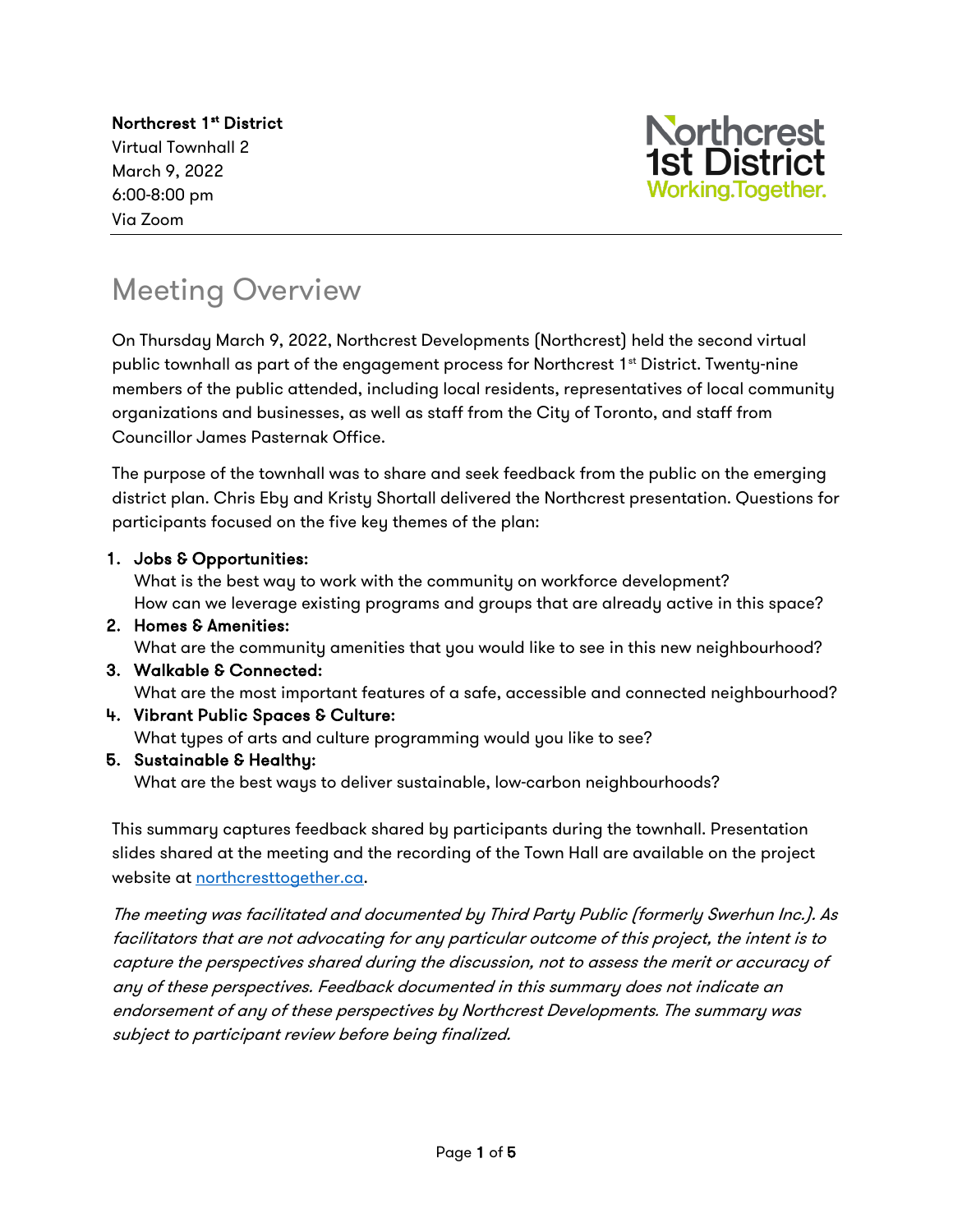# Overall Sentiment

Listed below are key takeaways from the meeting:

- There was appreciation and excitement about the progress and the work.
- Notable support for the new pedestrian and cycling bridge to Downsview Park and improved connections with a desire to see safety prioritized.
- Considerable insight and advice shared, particularly around planning and designing communities to be inclusive and accessible, and creating interesting open spaces to foster art and culture.
- Desire to see more sustainable development and constructions practices and materials, as well as green spaces to act as buffers but also amenities for the community
- Concerns raised around traffic and congestion with more people anticipated in the area.
- Questions and comments around economic development, the planning process, and desire to get back to in-person meetings as soon as possible.

## Summary of Feedback from Participants

The following points summarize the feedback shared by participants in response to the questions posed to them by Northcrest.

- 1. Importance of sustainable development & green spaces.
- Prioritize sustainable development and reduce carbon footprint. Look for ways to promote more sustainable development and minimize the carbon footprint. Consider the current context of residents not using public transit and look for ways to reduce reliance on driving for the new development. A participant shared the desire to see green, energy efficiency buildings that feature solar panels and sustainable construction materials.
- Consider having more green spaces in between the new development and the existing Ancaster neighbourhood. Ensure that there is adequate separation between proposed buildings and existing communities.
- There were two clarification questions regarding potential changes to Park Commons and Downsview Park. A participant asked if Parks Commons has changed and if there were any plans to build in that area. There was also another question about if development revenue would contribute to the development of the park.

Park Commons is owned by our partners, Canada Lands Company (and is outside of the District). The space reflects the historic Hangars in that area and features a range of institutional and recreational uses (no residential). The Park Commons designation was approved as part of the existing 2011 Downsview [Area Secondary Plan](https://www.toronto.ca/wp-content/uploads/2017/11/902d-cp-official-plan-SP-7-Downsview.pdf) and is not proposed to change as part of this exercise. As for Downsview Park, in comparison to other established parks in the City, Downsview Park is a relatively young park that will continue to evolve and get better. We will do everything we can to work with our partners to continue to make it better.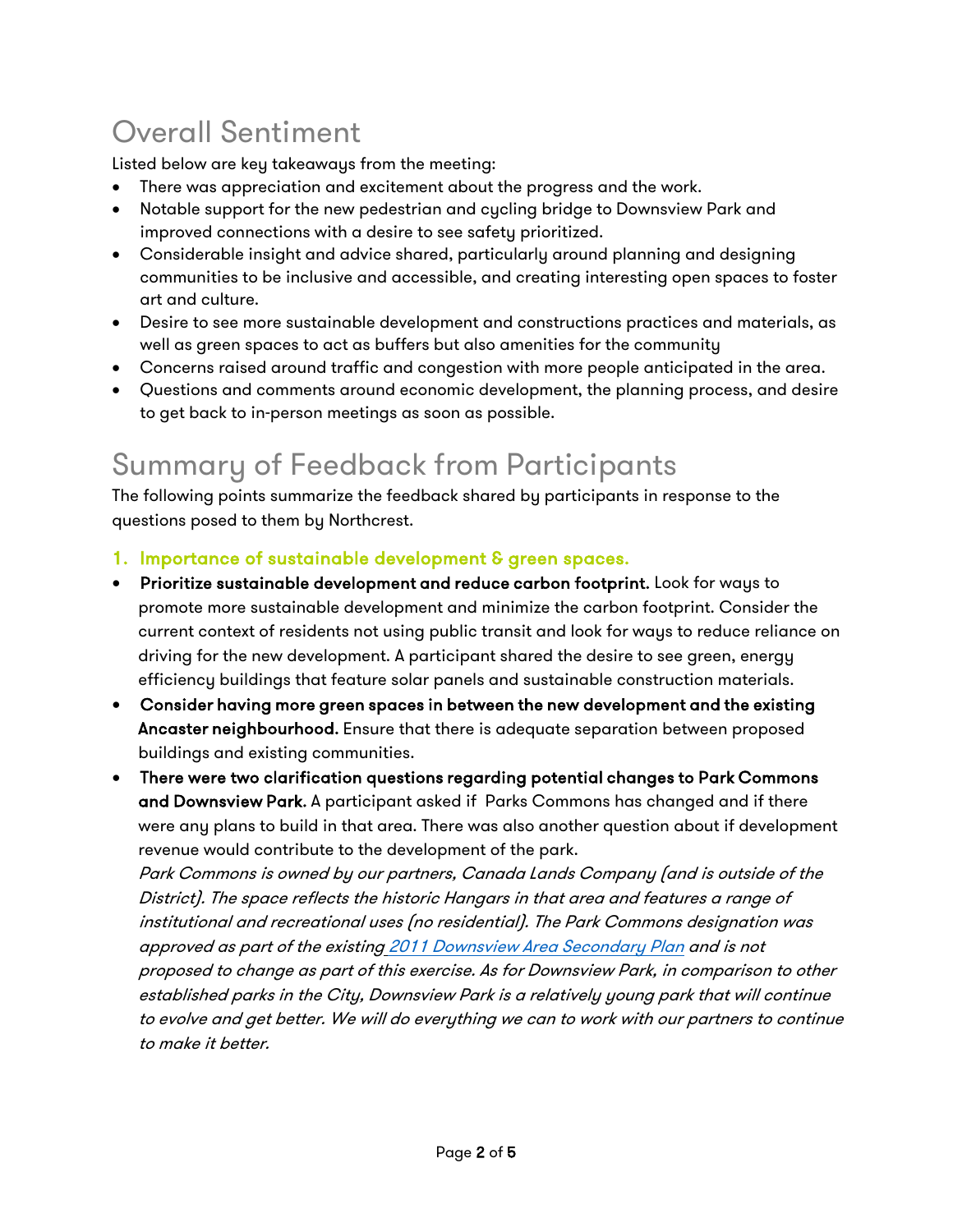- 2. Excitement for the proposed pedestrian and cycling bridge and advice for new paths and trails.
- Build infrastructure to support connectivity before residential development. One of the most important things you can build first is the new park bridge to Downsview Park. It would provide the necessary connections to the existing communities and support the new development.
- It is important that cyclists and pedestrians are physically separated on paths and trails. Participants said they were delighted to see a plan for the new bridge over the GO Line. There was a suggestion that cyclists and pedestrians need to be physically separated, beyond the painted lines, on all new paths and trails.
- The new paths and trails should connect to the infrastructure outside the district. In addition to increasing connectivity within the district, it is also important to ensure new paths and trails connect to the infrastructure outside of the district.
- 3. There were some concerns regarding traffic and congestion.
- Consider the impacts of the new residential, retail, and employment hub on traffic. Traffic is an issue in the area and there is interest in understanding how the new residential, retail and the new employment hub will impact local traffic, surrounding communities and the availability of parking spaces.
- Will Garratt Boulevard be expanded to include a bike lane?

Our plan does not currently contemplate a bike lane along Garratt Boulevard. Additional off-site improvements will be identified through the planning process in collaboration with City of Toronto staff.

- 4. Interest in understanding how local economic development and community benefits framework relate to the boarder id8 Framework Plan Process.
- There was a question of clarification to understand how the Northcrest team was approaching the local community development and community benefits framework at the district and how it connected to the broader id8 process, including the 370 acres. The participant highlighted that workforce development would require a more focused conversation regarding the local economic plan.

This district is an employment hub with a focus on employment opportunities. There are opportunities to advance these discussions through the id8 process. We are working with the City on understanding how community priorities connect with the City's regulatory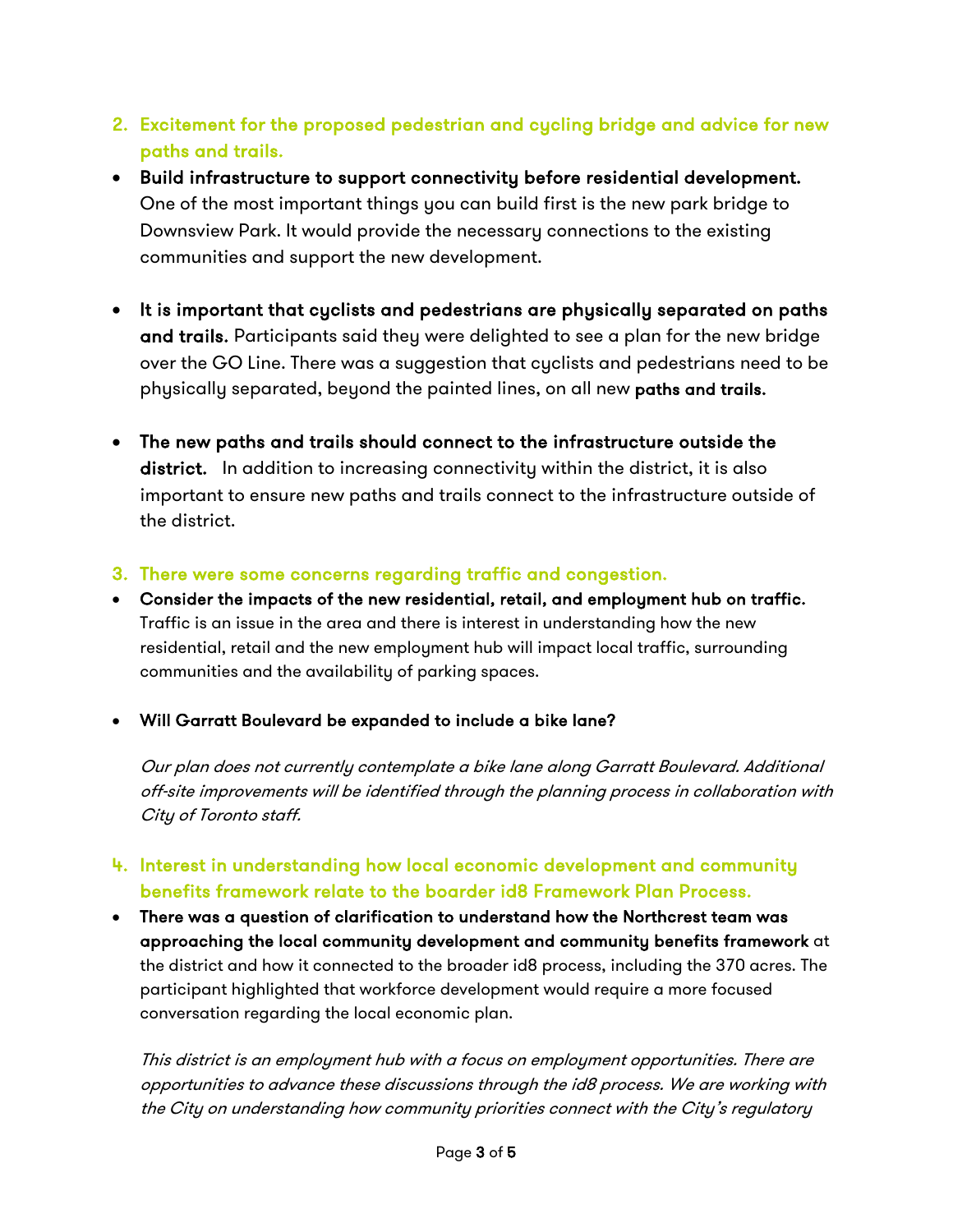process. Workforce development will require more specific discussions, so we will be happy to connect with organizations like Toronto Community Benefits Network for such discussions.

• There was a question of how Business Improvement Area (BIA) organizations were formed and if new businesses in the Hangars would be included in existing BIAs.\*

\*Noted added following meeting: Business Improvement Area organizations are established by the City of Toronto Act. The businesses within the Hangers would need to apply to be part of a new or existing BIA If deemed appropriate.

- 5. Desire to see planning and design considerations that would support a more inclusive community, including for seniors.
- Ensure the planning and design of the district meaningfully considers the needs of seniors. In every district, including this one, seniors should feel included. Community design should consider wayfinding, lighting, sidewalk design, etc. that cater towards seniors.
- Prioritize accessibility in the design of the district. There was an appreciation expressed for the plan and a suggestion to get certified to ensure that the spaces are actually accessible. For example, community gardens should be accessible to those with mobility issues. "Accessible" doesn't just mean being able to get through the door. Consider looking for opportunities for seniors and youth to be involved in the planning process.

#### 6. Desire to see interesting arts and culture spaces to attract people year-round.

• With the district having a film focus, consider having interesting spaces that would attract people year-round. Consider outdoor places for live music and jazz bands, performance spaces, places where people can dance, choirs in the park, showcasing local and world-renowned artists and performers. Downsview is a multicultural place that has up-and-coming performers and it would be great to showcase their talents.

#### 7. Interest in focused discussions with local residents and in-person meetings.

• Consider establishing a committee for the Northcrest 1st District with local residents.

We currently have an id8 Downsview Community Resource Group comprised of local organizations, residents and other organizations. The purpose of the group is to discuss everything related to the development of these lands, including this district. We are open to having discussions with residents and will connect in terms of the timing of construction. If there are other things that we can be doing, please let us know.